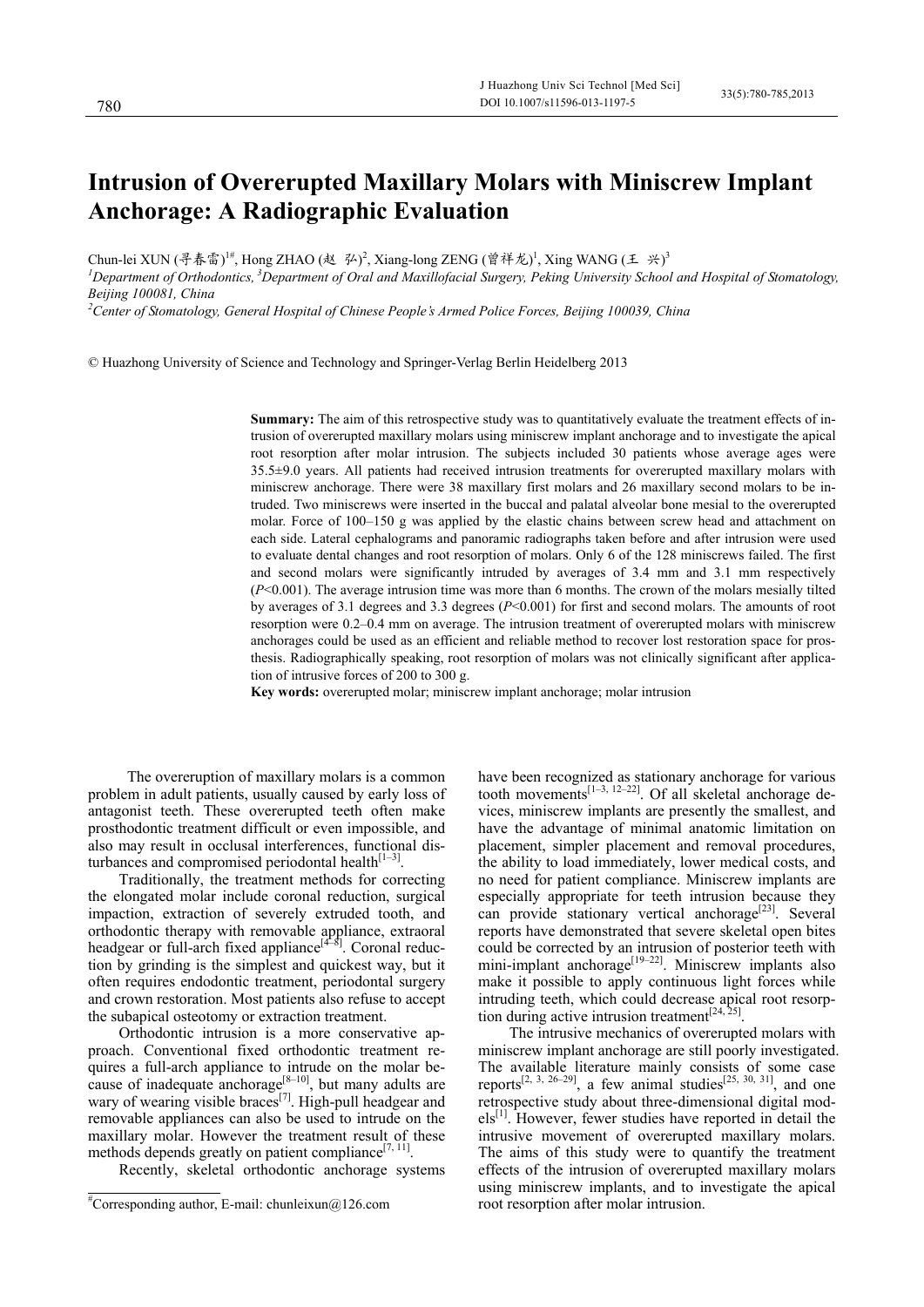# **1 MATERIALS AND METHODS**

## **1.1 Subjects**

The subjects of this study included 30 patients (5 males and 25 females) from our department. Their ages ranged from 19 to 50 (mean 35.5±9.0 years). All patients had received orthodontic treatment of intrusion of overerupted maxillary molars with miniscrew anchorage before their prosthetic reconstruction for the missing mandibular molars. They refused full-arch fixed appliances for aesthetic reasons. Only partial appliances were adopted for these patients because of the application of skeletal anchorage. There were 38 maxillary first molars and 26 maxillary second molars to be intruded in these 30 patients. All participants underwent periodontal examinations prior to orthodontic treatment and no advanced periodontal diseases were detected.

### **1.2 Miniscrew Implant Procedure**

To provide stationary skeletal anchorage, two self-drilling orthodontic miniscrews, 1.6 mm in diameter and 11 mm in length, were implanted into the buccal and palatal alveolar bone mesial to the overerupted molar respectively. Under infiltrative local anesthesia the miniscrews could be drilled directly into the cortical bone manually with a screwdriver. No mucoperiosteal flap and pilot drilling were necessary. The buccal miniscrew was inserted at the level of the mucogingival junction. The palatal miniscrew was inserted in the palatal slope. One hundred and twenty-eight miniscrews were implanted in this study to intrude 64 overerupted molars.

## **1.3 Orthodontic Treatment**

After one week of miniscrew implantation, intrusion treatment was initiated. Orthodontic attachments were bonded to the buccal and lingual surfaces of the molar. Force of 100–150 g was applied by the elastic chains between screw head and attachment on each side. The power chains changed every visit at one-month intervals. Once it had been intruded into the optimal position, the molar was maintained by orthodontic ligature wires from miniscrews to attachments until the prosthetic reconstruction of the missing lower molar was finished (fig. 1).



## **Fig. 1 Miniscrew implant procedures**

A: Before treatment: B and C: Beginning of molar intrusion; D and E: Finishing of molar intrusion, and molar maintained by ligature wires; F: Achievement of prosthetic reconstruction

## **1.4 Cephalometric Analysis and Panoramic Radiograph Evaluation**

Lateral cephalograms were taken before and after the intrusion treatment. Measurements (two linear and one angular) were used to evaluate dental changes in overerupted molars (fig. 2). Pretreatment and posttreatment panoramic radiographs were used to evaluate root resorption of molars during intrusion treatment.

All lateral cephalograms and panoramic films were retraced and remeasured by the same operator one month later. The reliability of the measurements was evaluated by statistical analysis of the difference between double measurements. Paired *t*-tests showed no significant difference between the first and second measurements  $(P>0.05)$ .

#### **1.5 Statistical Analysis**

The statistical analysis was performed with SPSS 13.0 for windows. Treatment changes and root lengths before and after molar intrusion were evaluated by paired students' *t-*tests. A probability of *P*<0.05 was considered to be statistically significant.



#### **Fig. 2** Angular and linear measurements

1: Upper molar cusp to Ypp, vertical plane from landmark images of screw head to palatal plane (Umolar /Ypp); 2: Upper molar cusp to palatal plane (Umolar/PP); 3: Axis of upper molar to palatal plane (Umolar-PP). Ypp: vertical plane from landmark image of screw head to palatal plane; PP: palalal plane.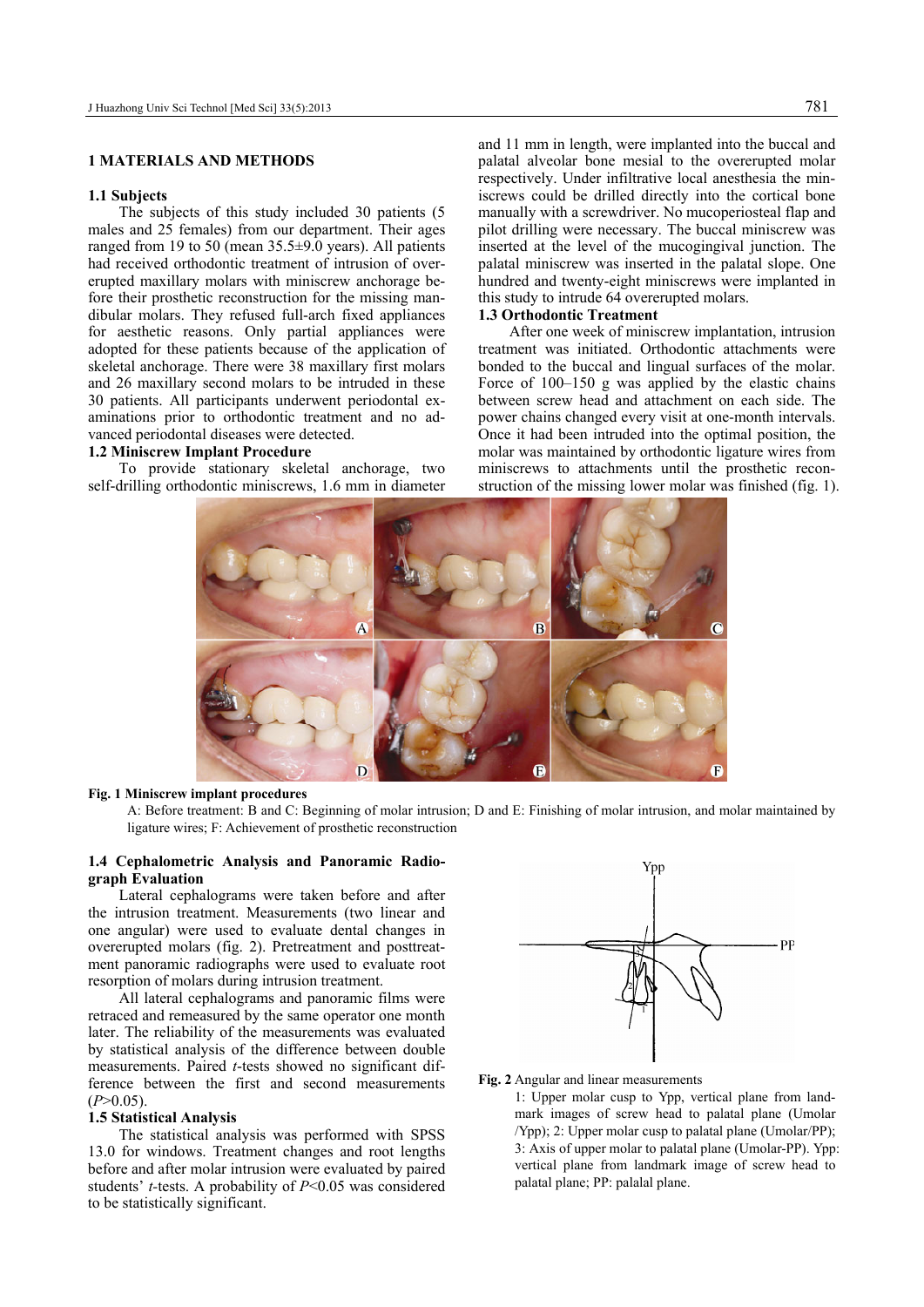# **2 RESULTS**

In this study 6 miniscrew implants were loosened, 4 on the buccal side and 2 on the palatal side, after 2–3 months of loading. Miniscrews were re-implanted and remained stable until the completion of treatments.

The data obtained from cephalometric measurements demonstrated remarkable changes in the molar position. The quantitative assessments for intrusion of 38 maxillary first molars and 26 maxillary second molars are presented in tables 1 and 2.

|  |  |  | Table 1 Comparison of preintrusion and postintrusion measurements of maxillary first molars in cephalometric analysis |  |
|--|--|--|-----------------------------------------------------------------------------------------------------------------------|--|
|  |  |  |                                                                                                                       |  |

|               | Preintrusion<br>TT1 |     | Postintrusion<br>$T^{\prime}$ |           | $T1-T2$ |           | P values     |
|---------------|---------------------|-----|-------------------------------|-----------|---------|-----------|--------------|
| Variables     |                     |     |                               |           |         |           |              |
|               | Mean                | SD  | Mean                          | <b>SD</b> | Mean    | <b>SD</b> |              |
| $U6/PP$ (mm)  | 29.9                | .   | 26.5                          | 2.4       | 3.4     |           | $0.000^{**}$ |
| $U6/Ypp$ (mm) | 7.3                 | 1.7 |                               | 1.8       | 0.2     | 0.6       | 0.047        |
| U6-PP $(°)$   | 86.4                | 5.4 | 89.5                          | 5.3       | $-3$ .  | 3.4       | $0.000^{**}$ |

SD: standard deviation; T1: before treatment; T2: after treatment. \**P*<0.05, \*\**P*<0.001

**Table 2 Comparison of preintrusion and postintrusion measurements of maxillary second molars in cephalometric analysis** 

|               | Preintrusion |                | Postintrusion |                     | $T1-T2$ |           |                      |
|---------------|--------------|----------------|---------------|---------------------|---------|-----------|----------------------|
| Variables     |              |                |               | <b>TO</b>           |         |           |                      |
|               | Mean         | SD             | Mean          | <b>SD</b>           | Mean    | <b>SD</b> |                      |
| $U7/PP$ (mm)  | 28.6         |                | 25.5          | 2.9                 | 3.1     | 1.1       | $0.000^{**}$         |
| $U7/Ypp$ (mm) | 7.2          | $\overline{ }$ | 7.0           | 1.8                 | 0.2     | 0.4       | $0.015$ <sup>*</sup> |
| U7-PP $(°)$   | 84.2         | $5.6^{\circ}$  | 87            | 5.7<br><b>State</b> | $-3.3$  | 2.5       | $0.000***$           |

SD: standard deviation; T1: before treatment; T2: after treatment. \**P*<0.05, \*\**P*<0.001

The results showed that the overerupted maxillary first molars and second molars were intruded greatly relative to the palatal plane by averages of 3.4 mm and 3.1 mm respectively (*P*<0.001). Meanwhile, the crown of the molars moved forward an average of  $0.2$  mm ( $P < 0.05$ ) with mesially tipping by averages of 3.1 degrees and 3.3 degrees (*P*<0.001) for first and second molars respectively. The intrusion of molars ranged from 1.5 to 6.5 mm which could result from the natural variation in initial position of extruded teeth.

There were significant reductions in lengths of buccal mesial and distal roots of overerupted molars. The amounts of root resorption were 0.2–0.4 mm on average (table 3).

|  | Table 3 Comparison of preintrusion and postintrusion measurements in root length |
|--|----------------------------------------------------------------------------------|
|--|----------------------------------------------------------------------------------|

|            | Preintrusion |           | Postintrusion |           | $T1-T2$ |           |                            |  |
|------------|--------------|-----------|---------------|-----------|---------|-----------|----------------------------|--|
| Variables  |              |           |               |           |         |           | $P$ values                 |  |
|            | Mean         | <b>SD</b> | Mean          | <b>SD</b> | Mean    | <b>SD</b> |                            |  |
| $U6M$ (mm) | 22.3         |           | 22.0          |           | 0.3     | 0.4       | $0.000^*$                  |  |
| $U6D$ (mm) | 21.1         |           | 20.9          |           | 0.2     | 0.5       | $0.016*$                   |  |
| $U7M$ (mm) | 21.7         |           | 21.3          | 4.4       | 0.4     | 0.5       | $0.001***$                 |  |
| $U7D$ (mm) | 20.5         |           | 20.3          |           | 0.2     | 0.4       | $0.042$ *<br>$\sim$ $\sim$ |  |

SD: standard deviation; T1: before treatment; T2: after treatment; M: buccal mesial root; D: buccal distal root. \* *P*<0.05, \*\**P*<0.01

# **3 DISCUSSION**

Because of the lack of appropriate methods for vertical anchorage control, it is difficult to achieve molar intrusion in correcting overerupted molars for prosthetic rehabilitation until recently, when mini-implant anchorage systems are introduced to serve as orthodontic anchorage<sup>[1–3, 23, 26–29, 32–34]</sup>. Molar intrusion with mini-implant anchorage can avoid the extrusion of anchorage teeth and also make a patient's compliance and full-arch appliances unnecessary $I^{[1-3]}$ .

Some investigators used zygomatic skeletal anchorage (titanium miniplates) to intrude molars or posterior teeth for treatment of skeletal open bite or overerupted molars<sup>[1, 14–18, 32–35]</sup>. Although miniplates have been successfully used for molar intrusion, they require flap surgery and often need oral surgeons to finish the implantation operation. In contrast, miniscrews have a

simpler and less invasive surgical procedure.

In the present study treatment effects of molar intrusion using miniscrew implants were quantified by cephalometric evaluation after the validity of this clinical method was confirmed. Remarkable clinical outcomes were achieved. Overerupted molars were intruded by an average of 3.1–3.4 mm with treatment duration of over 6 months. Yao *et al*<sup>[1]</sup> investigated maxillary molar intrusion with fixed appliances and mini-implant anchorage through 3D digital model analysis and achieved similar results. To facilitate teeth movement, it was suggested that miniplate anchorage combined with corticotomy could reduce root resorption and treatment time during molar intrusion. With corticotomy assistance, Moon *et*   $a^{[32]}$  reported a 3.5 mm intrusion of overerupted molars in 2 months, and Tuncer *et al*<sup>[35]</sup> achieved 4.0 mm molar impaction in 2.5 months for treatment of a severe open bite case. Corticotomy requires more extensive surgical procedures which often limit the acceptance for many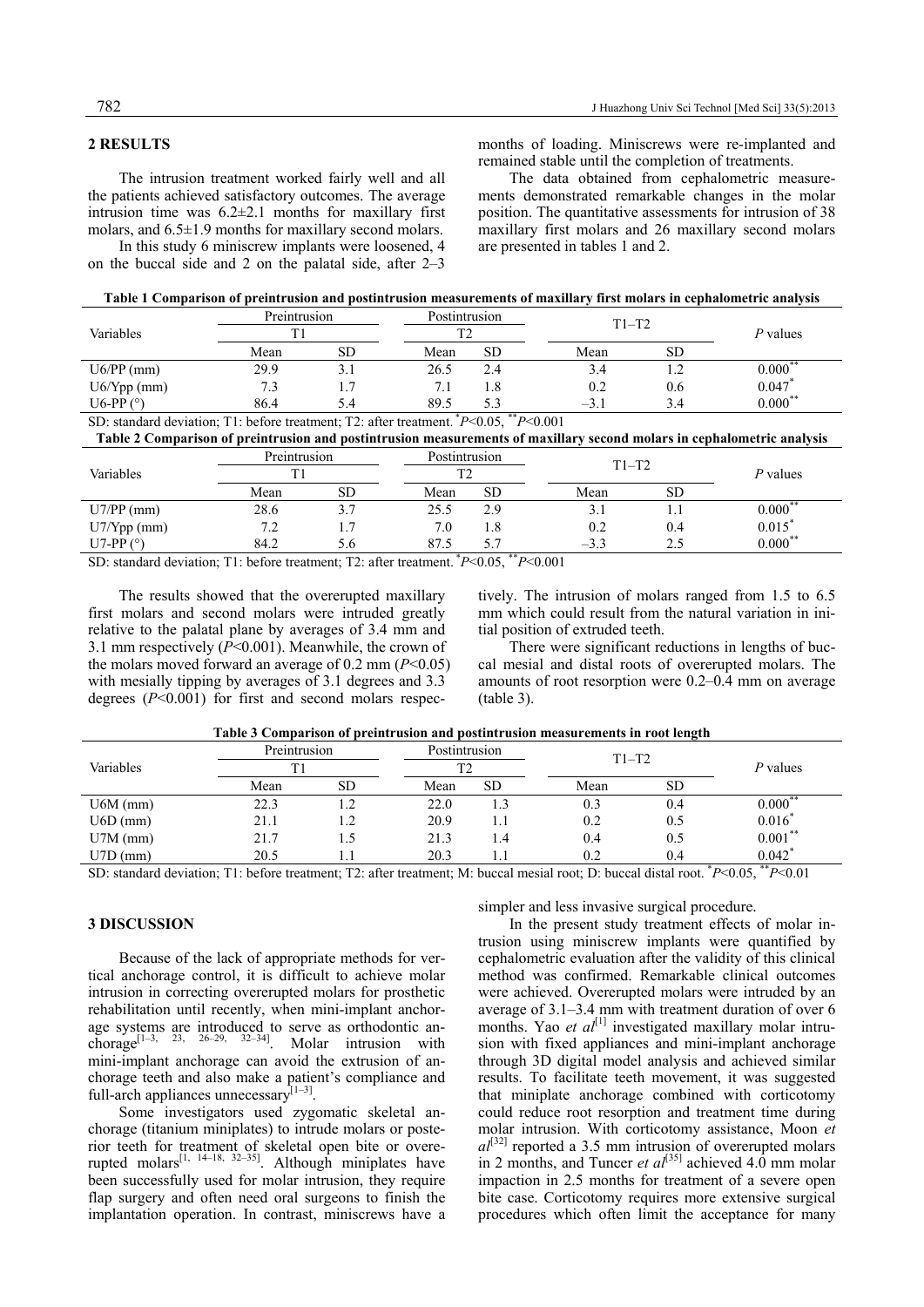patients. In contrast with conventional methods or corticotomy surgery, overerupted teeth intrusion with miniscrew anchorage seemed more acceptable to the patients.

In our study, almost all the miniscrews remained stable except for 6 miniscrews for the reason of periimplant inflammation. The success rate was close to 95%, which was higher than that in previous reports. In an experimental study Carrillo *et al*<sup>[25]</sup> reported that only 1 of the 96 miniscrews used as anchorage to intrude multiradicular teeth were failed after 98 days of force application. He pointed out that immediately loaded miniscrew implants were highly stable anchorage devices while receiving constant forces of 25 to 100 g.

The most critical factor in molar intrusion is the point of force application. Some investigators<sup>[16, 18\_21]</sup> have introduced the application of transpalatal arch or overlay round archwire to control the crown tipping while only using skeletal anchorage in one side for correction of open bite. To avoid transverse displacement during overerupted molar intrusion, force should be simultaneously applied from buccal and palatal aspects. Yao *et al*<sup>[1]</sup> confirmed that the palatal cusp was easier to be intruded than buccal cusp because of the fact that the interradicular septum is between the buccal roots. So, he suggested that levels of buccal and palatal force are needed to be closely monitored.

There are adequate interradicular bone and attached gingiva mesial to the maxillary molars to allow for implantation of a buccal miniscrew. The midline suture and the paramedian region have sufficient bone for miniscrew placement. However the force from the miniscrew implanted in the midline suture is not parallel to the long axis of the molar and an extension arm or hook is needed to reach the palatal slope. In our study the miniscrews were implanted in the palatal slope and only 2 miniscrews failed.

It is nearly impossible to produce a parallel force because the miniscrews are commonly placed between roots. To achieve the bodily intrusion movement of the molars, Kravitz *et al*<sup>[2]</sup> inserted the buccal and palatal miniscrews in diagonal distribution, and Moon *et al*<sup>[32]</sup> attached a specially designed hook to palatal miniscrews with light-curing resin to attain a parallel intrusive force. Carrillo *et al*<sup>[30]</sup> also emphasized force distribution, which plays an important role in determining how the segmental teeth are intruded. In the present study, buccal and palatal miniscrews were implanted mesial to the overerupted molar, and the intrusive force didn't pass through the centre of resistance. The angle of molar axis to palatal plane was significantly increased by averages of 3.1 degrees and 3.4 degrees for first and second molars respectively. The molars were slightly tilted mesially. Sometimes this could cause mild crowding in premolar areas. If necessary we used partial appliances with sectional arch wire to solve the potential problems of molar tipping and premolar crowding after molar intrusion (fig. 3).

Until recently, the optimal force value for molar intrusion had not been established. The intrusive force of molars varied from 90 to 1000 g in some reports about the treatment of skeletal open-bite<sup>[17–19, 36, 37].</sup> Kravitz *et*  $a<sup>[2]</sup>$  applied 150 g of force to achieve the intrusion of overerupted upper first molar with miniscrew anchorage.

Heavier forces of 200 to 300 g were recommended in the corticotomy case combined with mini-implant anchorages<sup>[32, 33, 35]</sup>. In an experimental study Carrillo *et al*<sup>[25]</sup> confirmed that constant forces differing from 50 to 200 g had no significant effect on the amounts of premolar intrusion. Another study by van Steenbergen *et al*<sup>[38]</sup> also showed that there was no significant difference between the 40 and 80 g force groups after intrusion of the maxillary anterior teeth. Their studies indicated that teeth intrusion was time-dependant and force value did not affect the rate of intrusion.



**Fig. 3** Application of partial appliances to solve the potential problems of molar tipping and premolar crowding after molar intrusion if necessary

The optimal amount of force to intrude anterior teeth is approximate 20–50 g. With the consideration of different root quantity and periodontal ligament area between molars and anterior teeth, we used intrusive force of 200–300 g to accomplish the molar intrusion, which agreed with Park's viewpoint about intrusive force in aged patients<sup>[27]</sup>.

It is necessary to evaluate the apical root resorption after intrusion treatment of overerupted molars using miniscrew anchorage because intrusion movement may be the most detrimental to the roots involved. Fewer reports[39, 40] have investigated root resorption of the posterior teeth. Hendrix *et al*<sup>[40]</sup> assessed the root resorption of posterior teeth in orthodontic patients using panoramic films. The identification of the apical point on the palatal root of the first maxillary molar proved to be very difficult and unreliable. Although panoramic radiographs had their limitations in diagnosing apical root form and resorption, it was suggested this method could be sufficiently reliable for vertical measurements on mesial and distal roots of molars, provided head posture during exposure was standardized.

In our study, root resorption of buccal-mesial and buccal-distal roots showed statistically significant difference in measurements of panoramic radiographs. However, the average amount of root resorption was minor, less than 0.5 mm, so resorption could be undetected radiographically. So we can conclude that root resorption of the overerupted maxillary molars was clinically insignificant after intrusion with miniscrew anchorage. A few clinical and experimental reports supported the viewpoints of our study<sup>[18, 25, 30–32, 39, 41, 42]</sup>.

In this study, passive retention for overerupted molars was performed after the active intrusive treatment. We also recommended that, once the prosthesis was placed immediately after the molar was intruded to the appropriate position, no retainer was required.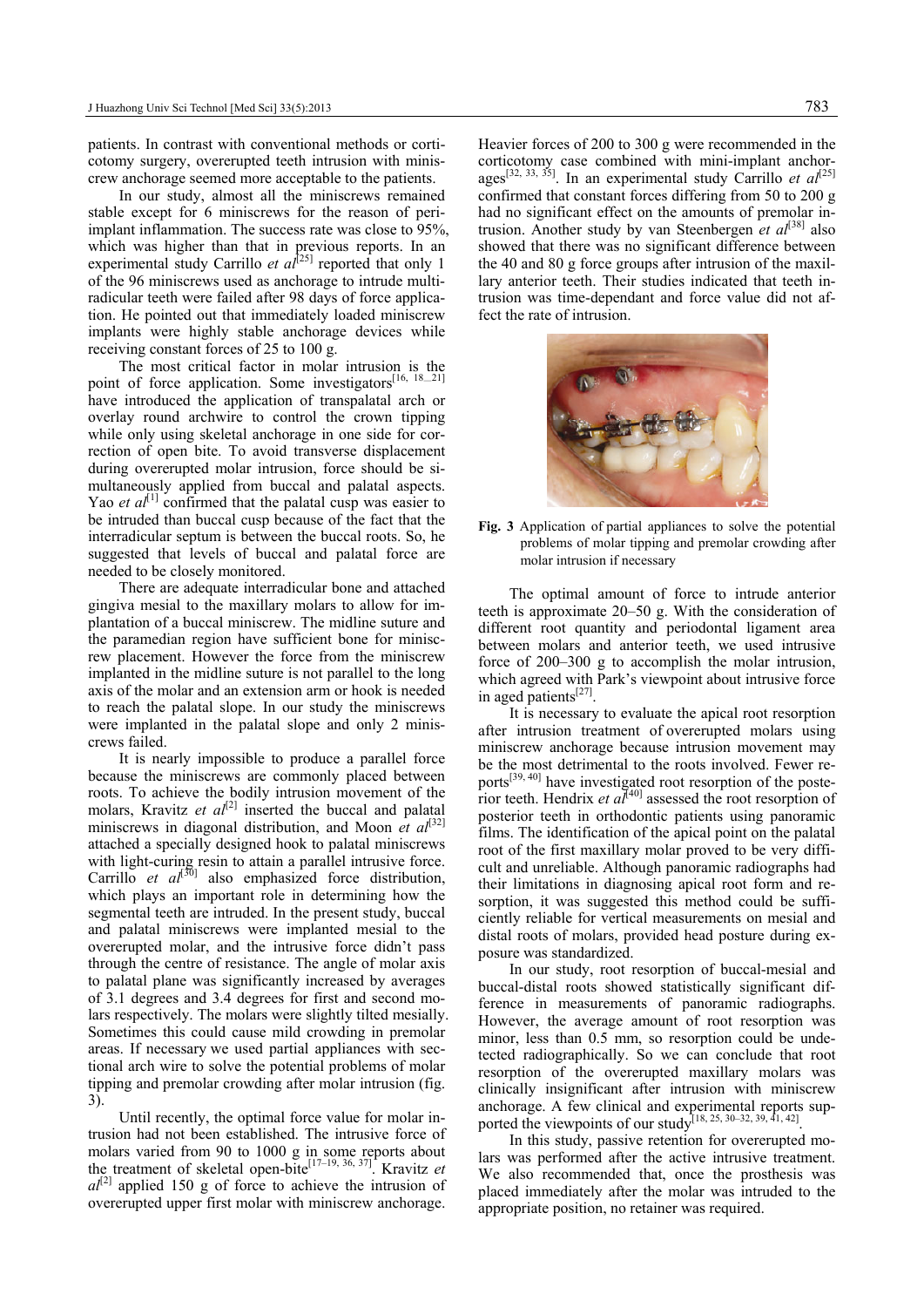With the limitations of this retrospective study, we cannot evaluate the changes of crestal bone height and periodontal tissue alterations. The long-term stability of overerupted molar intrusion is also needed to be investigated in further studies.

To sum up, intrusion of overerupted maxillary molars can be successfully and reliably achieved with miniscrew anchorage. Amounts of intrusion were more than 3 mm during 6 months. Root resorption of the mesial and distal roots of molars had no clinically significant difference after application of intrusive forces of 200 to 300 g.

## **Conflict of Interest Statement**

The authors declare that there is no conflict of interest with any financial organization or corporation or individual that can inappropriately influence this work.

## **REFERENCES**

- 1 Yao CC, Lee JJ, Chen HY, *et al*. Maxillary molar intrusion with fixed appliances and mini-implant anchorage studied in three dimensions. Angle Orthod, 2005,75(5): 754-760
- 2 Kravitz ND, Kusnoto B, Tsay PT, *et al*. Intrusion of overerupted upper first molar using two orthodontic miniscrews. A case report. Angle Orthod, 2007,77(5):915-922
- 3 Landes CA, Glasl B, Kopp S, *et al*. Microanchor mediated upper molar intrusion in deep posterior bite after long-term edentulousness for prosthetic reconstruction with dental implants. Oral Maxillofac Surg, 2008,12(3): 155-158
- 4 Miller TE. Orthodontic therapy for the restorative patient. Part I: The biomechanical aspects. J Prosthet Dent, 1989, 61(3):268-276
- 5 Schoeman R, Subramanian L. The use of orthognathic surgery to facilitate implant placement: a case report. Int J Oral Maxillofac Implants, 1996,11(5):682-684
- 6 Mostafa YA, Tawfik KM, El-Mangoury NH. Surgical-orthodontic treatment for overerupted maxillary molars. J Clin Orthod, 1985,19(5):350-351
- 7 Armbruster P, Sheridan JJ, Nguyen P. An Essix intrusion appliance. J Clin Orthod, 2003,37(8):412-416
- 8 Salem OH, MacCarthy TS. Modified transpalatal bar for maxillary molar intrusion. J Clin Orthod, 2005,39(11): 668-671
- 9 Chun YS, Woo YJ, Row J, *et al*. Maxillary molar intrusion with the molar intrusion arch. J Clin Orthod, 2000, 34(2):90-93
- 10 Ng J, Major PW, Flores Mir C. True molar intrusion attained during orthodontic treatment: a systematic review. Am J Orthod Dentofacial Orthop, 2006,130(6):709-714
- 11 Bonetti GA, Giunta D. Molar intrusion with removable intrusion. J Clin Orthod, 1996,30(6):434-437
- 12 Block MS, Hoffman DR. A new device for absolute anchorage for orthodonics. Am J Orthod Dentofacial Orthop, 1995,107(3):251-258
- 13 Costa A, Raffaini M, Melsen B. Miniscrews as orthodontic anchorage: a preliminary report. Int J Adult Orthod Orthognath Surg, 1998,13(3):201-209
- 14 Umemori M, Sugawara J, Mitani H. Skeletal anchorage system for open-bite correction. Am J Orthod Dentofacial Orthop, 1999,115(2):166-174
- 15 Erverdi N, Keles A, Nanda R. The use of skeletal anchorage in open bite treatment: a cephalometric evaluation. Angle Orthod, 2004,74(3):381-390
- 16 Sherwood KH, Burch JG, Thompson WJ. Closing anterior open bites by intruding molars with titanium miniplate anchorage. Am J Orthod Dentofacial Orthop, 2002,122(6): 593-600
- 17 Erverdi N, Usumez S, Solak A. New generation open-bite treatment with zygomatic anchorage. Angle Orthod, 2006, 76(5):519-526
- 18 Seres L, Kocsis A. Closure of severe skeletal anterior open bite with zygomatic anchorage. J Craniofac Surg, 2009,20(2):478-482
- 19 Xun C, Zeng X, Wang X. Microscrew anchorage in skeletal anterior open-bite treatment. Angle Orthod, 2007, 77(1):47-56
- 20 Kuroda S, Katayama A, Takano Yamamoto T. Severe anterior open-bite case treated using titanium screw anchorage. Angle Orthod, 2004,74(4):558-567
- 21 Kuroda S, Sakai Y, Tamamura N, *et al*. Treatment of severe anterior open bite with skeletal anchorage in adults: comparison with orthognathic surgery outcomes. Am J Orthod Dentofacial Orthop, 2007,132(5):599-605
- 22 Choi KJ, Choi JH, Lee SY, *et al*. Facial improvements after molar intrusion with miniscrew anchorage. J Clin Orthod, 2007,41(5):273-280
- 23 Kravitz ND, Kusnoto B, Tsay TP, *et al*. The use of temporary anchorage devices for molar intrusion. J Am Dent Assoc, 2007,138(1):56-64
- 24 Sameshima GT, Sinclair PM. Predicting and preventing root resorption: part II. Treatment factors. Am J Orthod Dentofacial Orthop, 2001,119(5):511-515
- 25 Carrillo R, Rossouw PE, Franco PF, *et al*. Intrusion of multiradicular teeth and related root resorption with mini-screw implant anchorage: a radiographic evaluation. Am J Orthod Dentofacial Orthop, 2007,132(5):647-655
- 26 Chang YJ, Lee HS, Chun YS. Microscrew anchorage for molar intrusion. J Clin Orthod, 2004,38(6):325-330
- 27 Park YC, Lee SY, Kim DH, *et al*. Intrusion of posterior teeth using mini-screw implants. Am J Orthod Dentofacial Orthop, 2003,123(6):690-694
- 28 Bae SM, Kyung HM. Mandibular molar intrusion with miniscrew anchorage. J Clin Orthod, 2006,40(2):107-108
- 29 Lin JC, Liou EJ, Yeh CL. Intrusion of overerupted maxillary molars with miniscrew anchorage. J Clin Orthod, 2006,40(6):378-383
- 30 Carrillo R, Buschang PH, Opperman LA, *et al*. Segmental intrusion with mini-screw implant anchorage: a radiographic evaluation. Am J Orthod Dentofacial Orthop, 2007,132(5):576.e1-576.e6
- 31 Ohmae M, Saito S, Morohashi T, *et al*. A clinical and histological evaluation of titanium mini-implants as anchors for orthodontic intrusion in the beagle dog. Am J Orthod Dentofacial Orthop, 2001,119(5):489-497
- 32 Moon CH, Wee JU, Lee HS. Intrusion of overerupted molars by corticotomy and orthodontic skeletal anchorage. Angle Orthod, 2007,77(6):1119-1125
- 33 Kim SH, Kook YA, Jeong DM, *et al.* Clinical application of accelerated osteogenic orthodontics and partially osseointegrated mini-implants for minor tooth movement. Am J Orthod Dentofacial Orthop, 2009,136:431-439
- 34 Sherwood KH, Burch J, Thompson W. Intrusion of supererupted molars with titanium miniplate anchorage. Angle Orthod, 2003,73(5):597-601
- 35 Tuncer C, Atac MS, Tuncer BB, *et al*. Osteotomy assisted maxillary posterior impaction with miniplate anchorage.